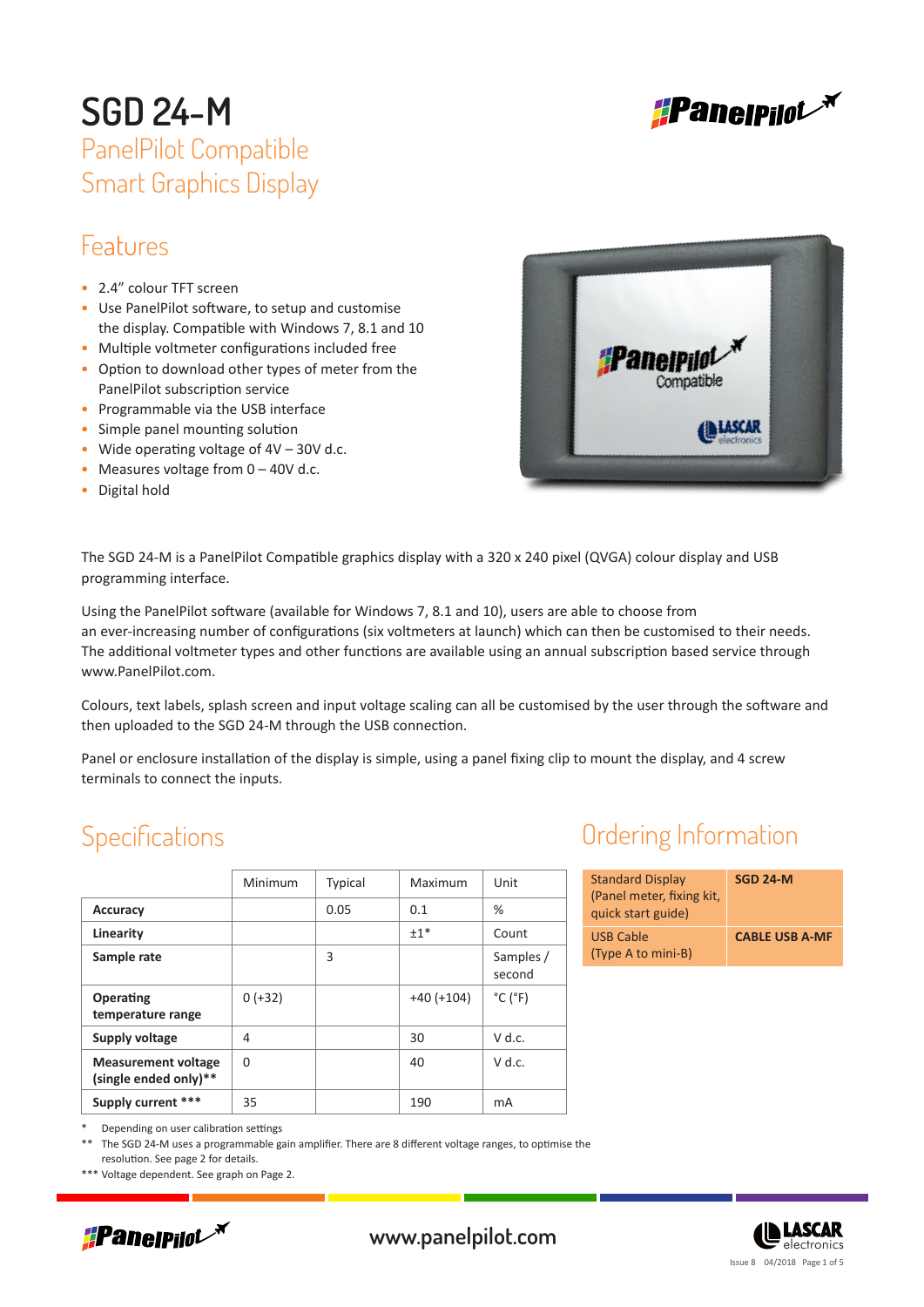

### Hardware

**Screw Terminal Functions**

- 1 IN2 Analogue voltage input 2 (maximum of 40V d.c.)
- 2 IN1 Analogue voltage input 1 (maximum of 40V d.c.)
- 3 0V 0V power supply input
- 4 V+ Positive power supply input (4V 30V d.c.)







#### **Voltage Input**

The SGD 24-M features 2 voltage inputs, which use a Programmable Gain Amplifier (PGA) to make the best use of available resolution (the smallest voltage range offers the highest resolution). Each channel can be programmed independently, with the option of eight different input voltage ranges:

| Voltage Range (V) | <b>Resolution (mV)</b> |
|-------------------|------------------------|
| $0 - 1.25$        | 0.3                    |
| $0 - 2.5$         | 0.6                    |
| $0 - 4$           | 1.0                    |
| $0 - 5$           | 1.2                    |
| $0 - 8$           | 2.0                    |
| $0 - 10$          | 7.4                    |
| $0 - 20$          | 4.9                    |
| 0 - 40            | 9.8                    |

The input voltage range is decided using the two voltages that the user enters in the scaling section of the Panel Pilot software. The software uses the smallest range available, which can accommodate both of the voltages entered by the user. The absolute maximum voltage input is 40V d.c. For example:

Entering a voltage scale of  $0 - 30V$  in the software will use the  $0 - 40V$  range. Entering a voltage scale of  $0 - 3V$  in the software will use the  $0 - 4V$  range. Entering a voltage scale of  $5 - 15V$  in the software will use the  $0 - 20V$  range.

Note: V+, IN1 and IN2 share a common ground (i.e. not floating or isolated from each other).

#### **USB connection**

A 'Type A to Mini-B' USB cable is required to program and customise the SGD 24-M. It typically takes 10 seconds to send a configuration, with an additional 5 seconds needed for the hardware to reset.

The SGD 24-M can be powered directly from USB and is compatible with both USB 1.1 and USB 2.0. The screw terminals and advanced connector can remain connected whilst using USB, but it is not necessary for V+ to be powered.



www.panelpilot.com

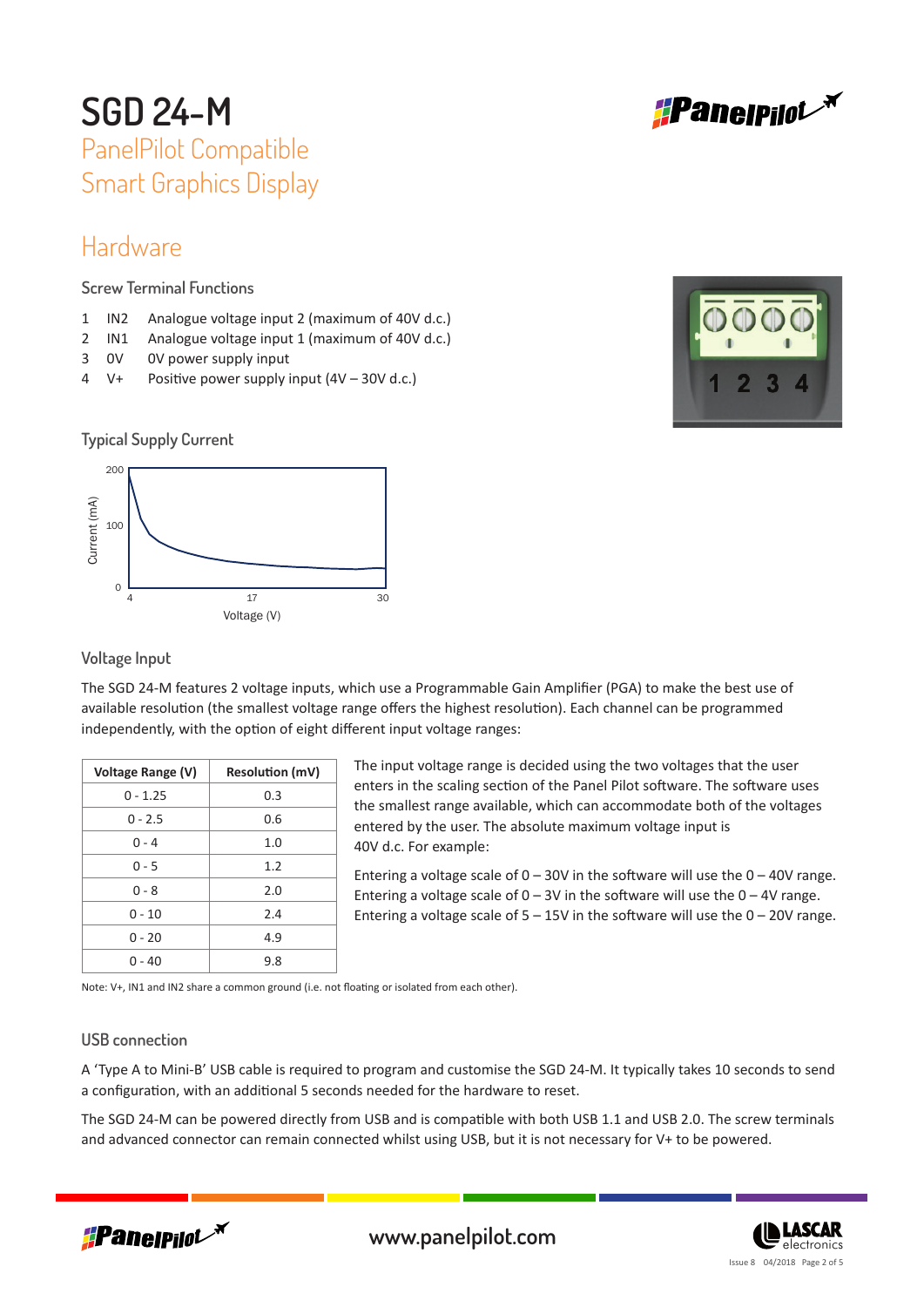#### **Display**

The display is a 2.4" TFT panel, with a resolution of 320 x 240 pixels and a 16-bit color depth. Any graphics that are uploaded to the meter are automatically converted to this specification. A resistive touchscreen is fitted, for use with supporting applications. Clean the screen with a damp, soft, lint free cloth.

#### **Panel Mounting**

The SGD 24-M can be fitted into panels of up to 3mm deep. A silicone seal is included to improve fitting on thin panels, however the maximum panel thickness is reduced to 2mm when fitted. Panel cut-out is 74 x 46mm.

Note: The display is NOT protected against moisture or dust.

#### **Advanced Connector**

The DIL IDC socket provides an alternative connection method to the screw-teminals (V+, 0V, IN1 and IN2 are duplicated). It also includes provision for future expansion using data buses (SPI and I2C) and alarm ouputs. Some expansion options may require an additional interface board - Visit www.panelpilot.com for information on which features are currently supported.

### **Dimensions**

**All dimensions in mm (inches)**





2 1







www.panelpilot.com **CE LASCAR**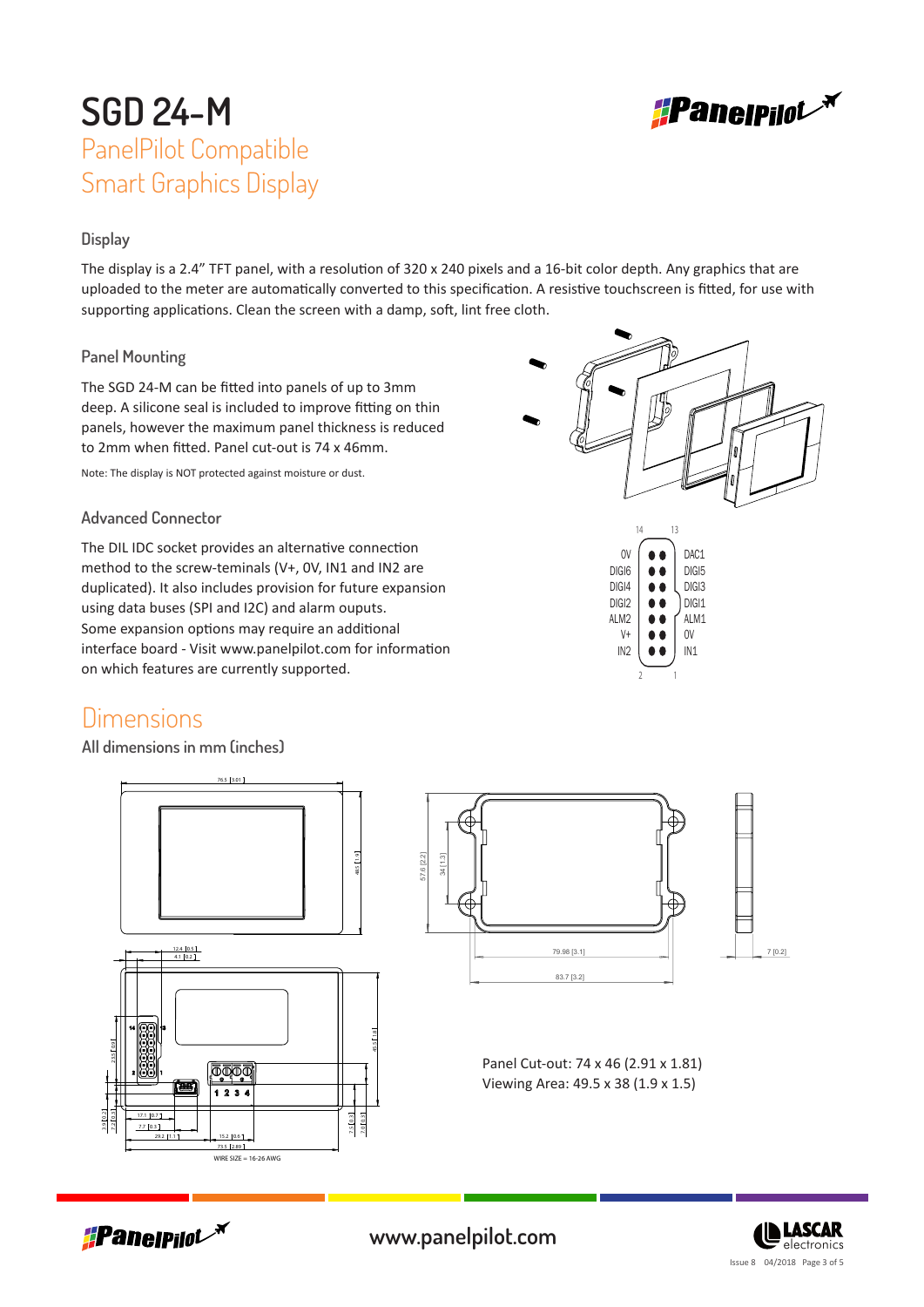

## PanelPilot Software

Lascar's PanelPilot software is available for download free of charge from www.PanelPilot.com. Easy to install and use, the control software runs under Windows 7, 8.1 and 10.

The software is used to setup the appearance and operation of the meter and then upload these settings to the meter.

Multiple types of voltmeter are supplied with the software. Additional voltmeters and functions will be made available using an annual subscription based service through www.PanelPilot.com. See the website for details of available meters.

The software allows the following parameters to be configured:

- Meter type
- Text labels (including units and graph labels)
- Background, graph segment and text colors
- Input scaling / calibration (at two points)
- Decimal points (entered during scaling)
- Splashscreen image selection (to display a user image, such as a logo, when the meter is powered up)

### Various Operating Modes



MEASURING A VOLTAGE SOURCE



MEASURING 0-2 AMPS CURRENT RANGE

Use a 1  $\Omega$  resistor, with a 4W rating. Setup scaling in software: 0V = 0.00 and 2V = 2.00



MEASURING 0-100V (d.c. only)

Input a known voltage of between 0 and 100V (V1) Measure the voltage between IN1 and 0V (V2) Setup scaling in software: 0V = 0.0 V2 = V1 (Enter with the same number of decimal points, i.e 50.0)